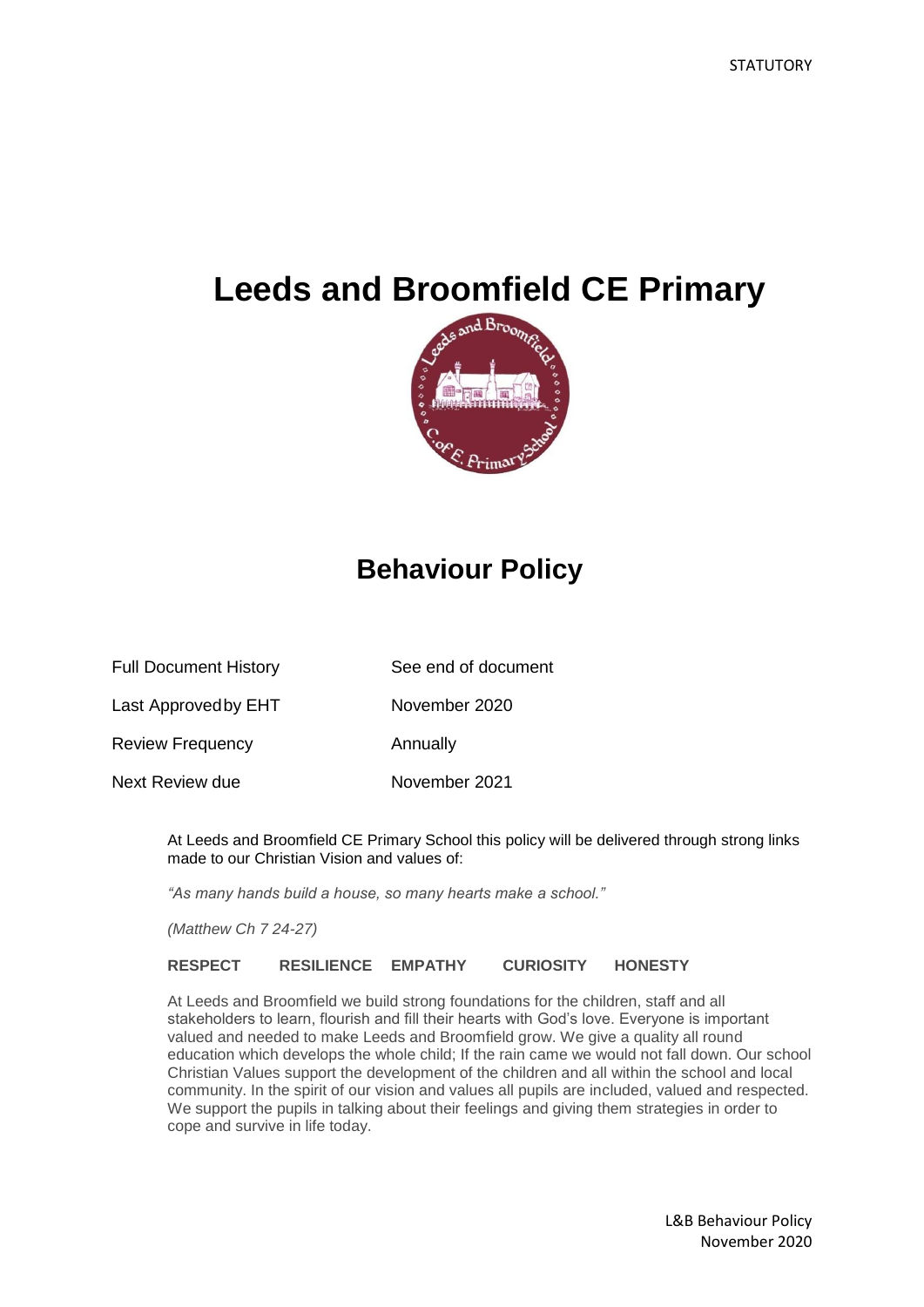## **Philosophy**

Every human being is of value, is unique and, should be given every opportunity to flourish. Each member of the school community is treated as an individual with respect and dignity regardless of creed, colour, race or gender.

We will positively encourage everyone at all times to:

- Promote, self-discipline and proper regard for each other, including adults.
- Encourage good behaviour and respect for others on the part of pupils and, in particular, preventing all forms of bullying.
- Ensure that the standard of behaviour of pupils is acceptable.

## **Principles**

Within the ASPIRE Federation discipline is about learning acceptable codes of behaviour within the school community. We seek to emphasise positive social behaviour, fostering the development of self-discipline, so that children:

- are aware that there are reasons for behaving in one way rather than another
- understand that the well-being of the community as a whole is directly affected by the actions of the individual
- recognise that there are consequences for all actions, both positive and negative

Children need boundaries or expectations so that by knowing what is acceptable they are secure within the school community.

Our responsibility will be to ensure that children from the school adhere to the principles detailed in this policy which will apply when they are within the school boundaries, under school control on outside trips and when they are not on the premises of the school and under the lawful control of a member of staff but are identifiable as pupils of Leeds and Broomfield CE Primary School.

We aim to make use of both rewards and sanctions and establish a climate where praise and encouragement outweigh the frequency of punishment and admonition.

#### **Expected Behaviour**

The following are the key Christian values of our school and are used when discussing acceptable behaviour with children:

## **Empathy Resilience Curiosity Respect Honesty**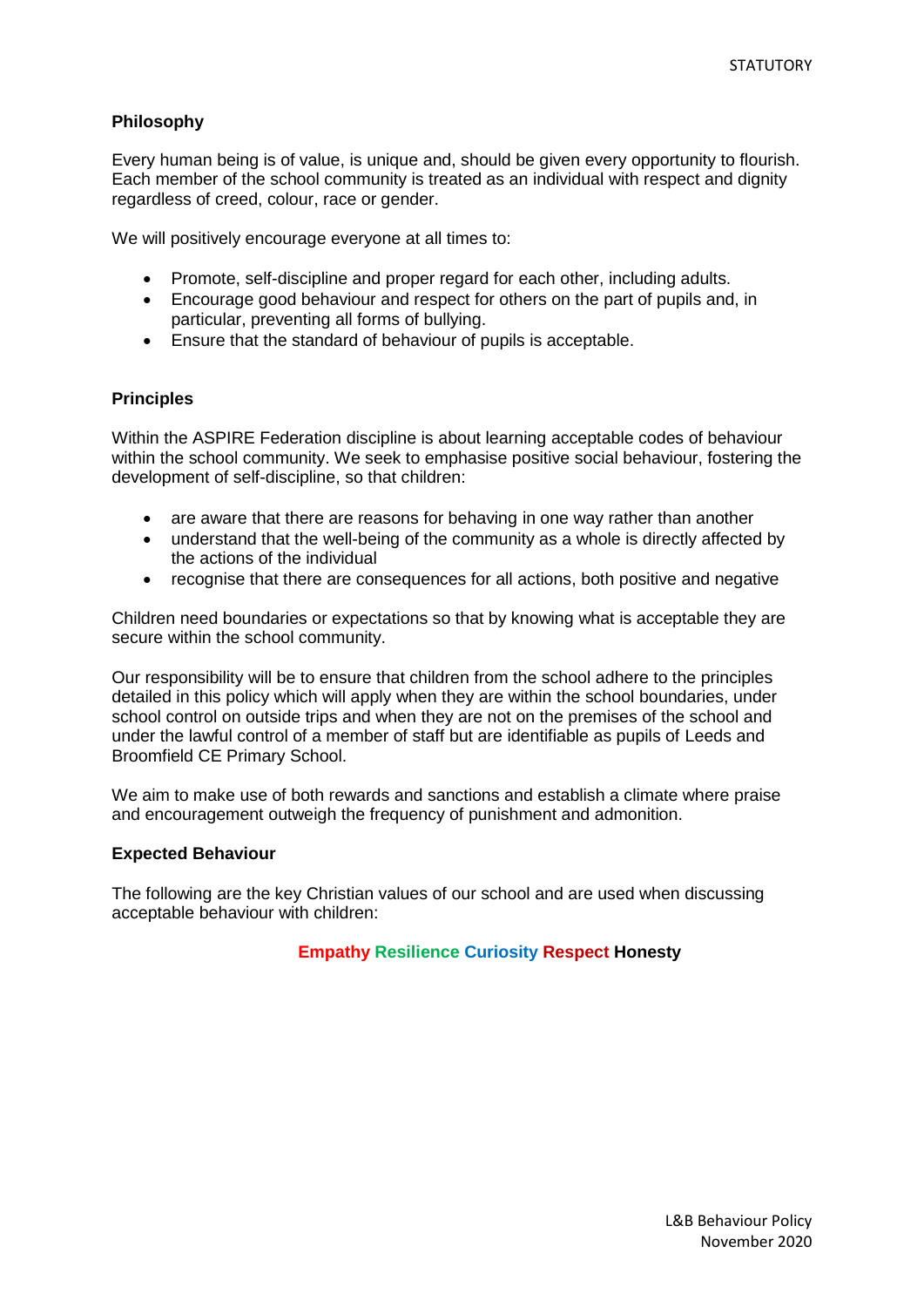## **BEHAVIOUR CHART ROCKET**



These expectations and rules will be interpreted in language appropriate to the age and the development of the children.

As role-models all adults in the school are expected to:

- show respect to every child as an individual
- be aware of vulnerable children
- focus on the behaviour rather than the child
- avoid having favourites and taking sides
- be seen to be fair
- avoid labelling pupils
- have high expectations of pupils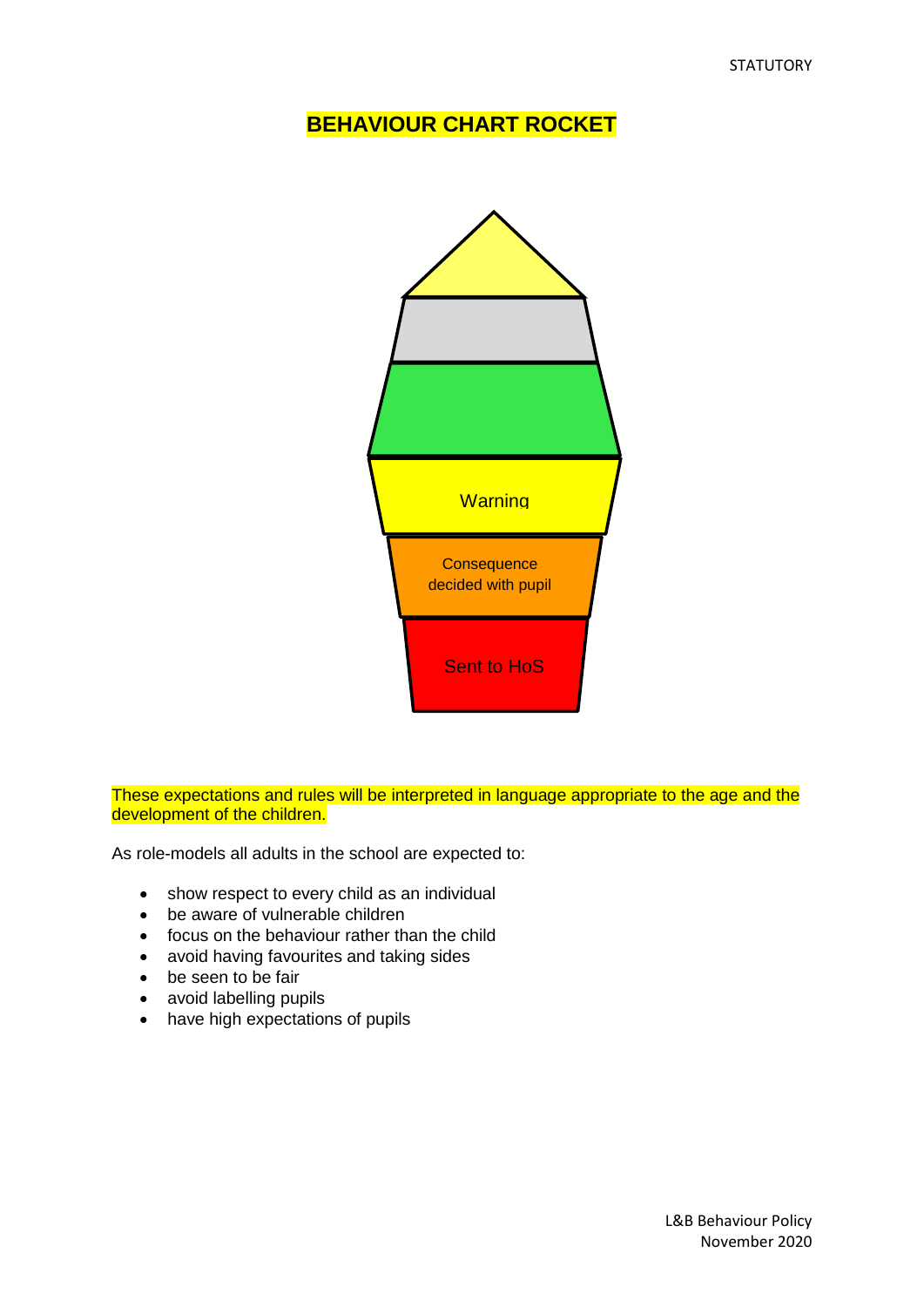## **Responsibilities**

## **Class Teacher**

It is the responsibility of the class teacher to ensure that school and class rules are adopted in their classroom and that the class behave in a responsible manner during curriculum time. It is essential that there is mutual respect between adults and children, and a high standard of behaviour in the classroom, to ensure that effective teaching and learning can take place in a positive learning environment. Any unacceptable behaviour should be dealt with in line with the guidelines in this policy and consequences should be followed through consistently. The class teacher or HoS will contact a parent if there are on-going concerns about the behaviour of a child in their class. It is also the responsibility of the teacher to inform relevant staff if they need to follow through sanctions with children out of class (e.g. in assembly, at lunchtime).

## **Teaching Assistants**

TA's should support the teachers with following through the Behaviour Policy with the children they work with. They should keep the class teacher informed of any incidents that occur during whole class, small group or break times and whilst on school visits.

#### **Volunteers**

Volunteers should supervise a group, and remind children of the rules where necessary. However it is not their role to issue sanctions, and any incidents of poor behaviour should be referred to a teacher or other member of staff.

## **Head Teacher/ Head of School**

It is the responsibility of the Head teacher to ensure that the Behaviour Policy is implemented consistently throughout the school and to report to Governors on the effectiveness of the Policy.

In addition, the Head teacher should support all staff in the school with managing the behaviour of all children. This may involve talking to the children, their parents/carers supporting the implementation of behaviour plans by giving praise or stickers for appropriate behaviour and generally supporting staff with the implementation of all aspects of this policy.

## **Parents**

We aim to work collaboratively with parents and to give consistent messages about behaviour at school. We hope that parents will support us in the management of their child's behaviour and any consequences that have been put into place. Parents and pupils will be asked to support our Behaviour Policy by signing the Home - School Agreement. Where behaviour is causing concern parents will be informed at an early stage, and given an opportunity to discuss the situation. Parental support will be sought in devising a plan of action within this policy, and will be involved in reviewing the outcomes of this action plan.

More generally we expect all parents, carers and visitors to the school to adhere to our code of conduct which can be found in Appendix 1.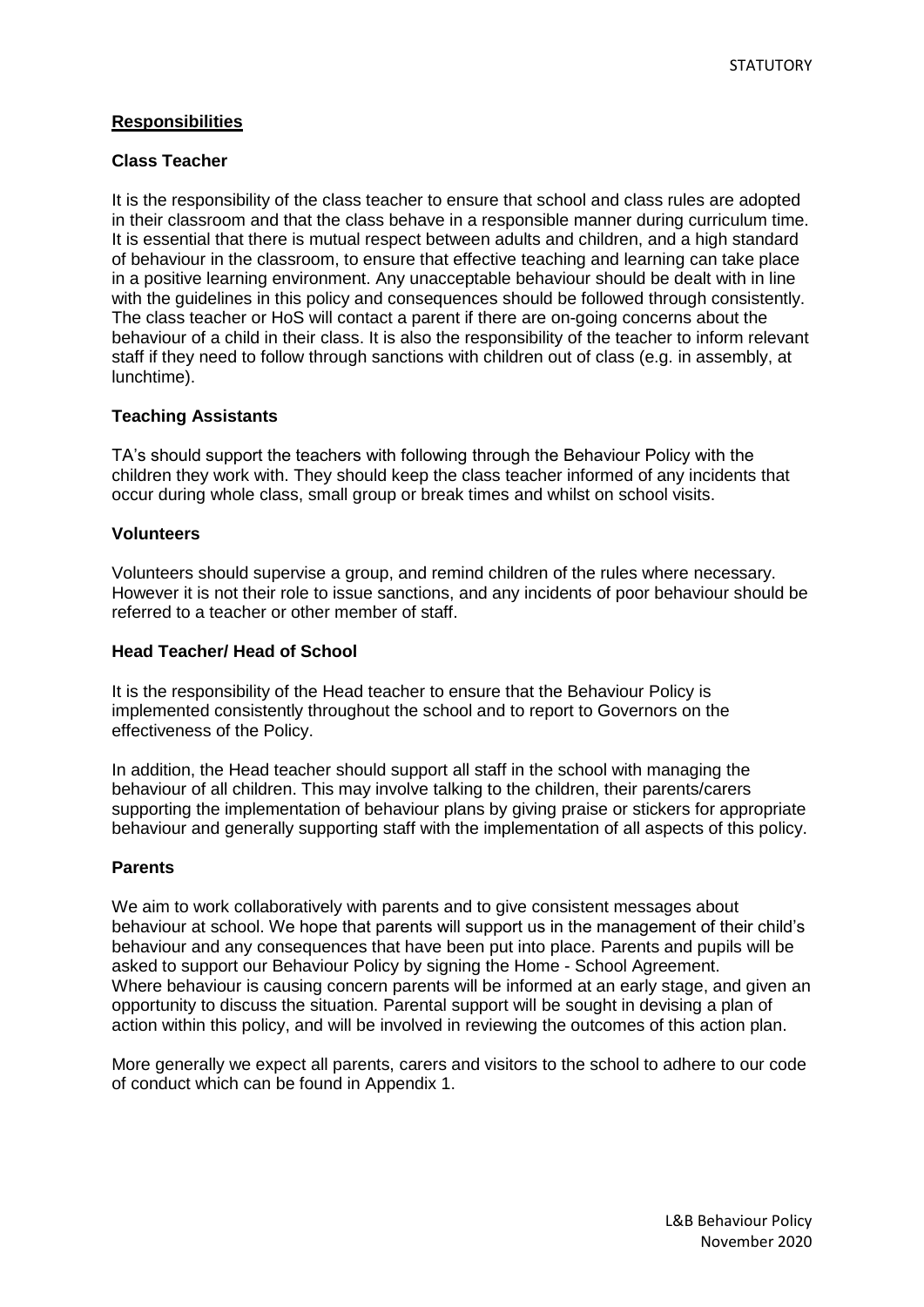## **Governors**

The Governing Body has a general responsibility of setting guidelines on standards of behaviour and reviewing the effectiveness of the policy. They may need to become involved with particular individual incidents and offer support to the Head teacher. **Rewards**

Rewards are used to demonstrate that good behaviour is valued by the whole school community and to encourage similar behaviour in others.

Rewards typically used in school include a quiet word of encouragement, a positive written comment on a piece of work, stickers, a visit to another member of staff or Head of School, praise in front of the group, class or whole school, display of work and parents / carers in to share good work.

In addition we use:

- **House points (Christian VV award)**
- **Star of the Week**
- **Raffle**

## **Sanctions**

Although rewards are central to the encouragement of good behaviour, realistically there is a need for sanctions to register the disapproval of unacceptable behaviour and to protect the security and stability of the school community. In most cases, sanctions are applied to individuals, not groups.

When there are breaches of the behaviour code, we will:

- be clear why the sanction is being applied and condemn the specific action, not the individual
- establish the facts if they are not immediately clear, i.e. were others involved and who needs to take responsibility for their actions
- focus on the consequences of the action, for self and others
- seek to understand the cause but not condone the action
- provide an environment that encourages self-acknowledgement of personal breaches of the code
- respect pupils' dignity and self-esteem
- work together as a staff so that the most appropriate adult will intervene
- be prepared to compromise, and to apologise
- be aware of individual differences

Each class uses a 'traffic light' system to record behaviour with names starting on green and then moving to amber and red according to the behaviour shown or going towards silver and gold for positive behaviour. *See Appendix 4*.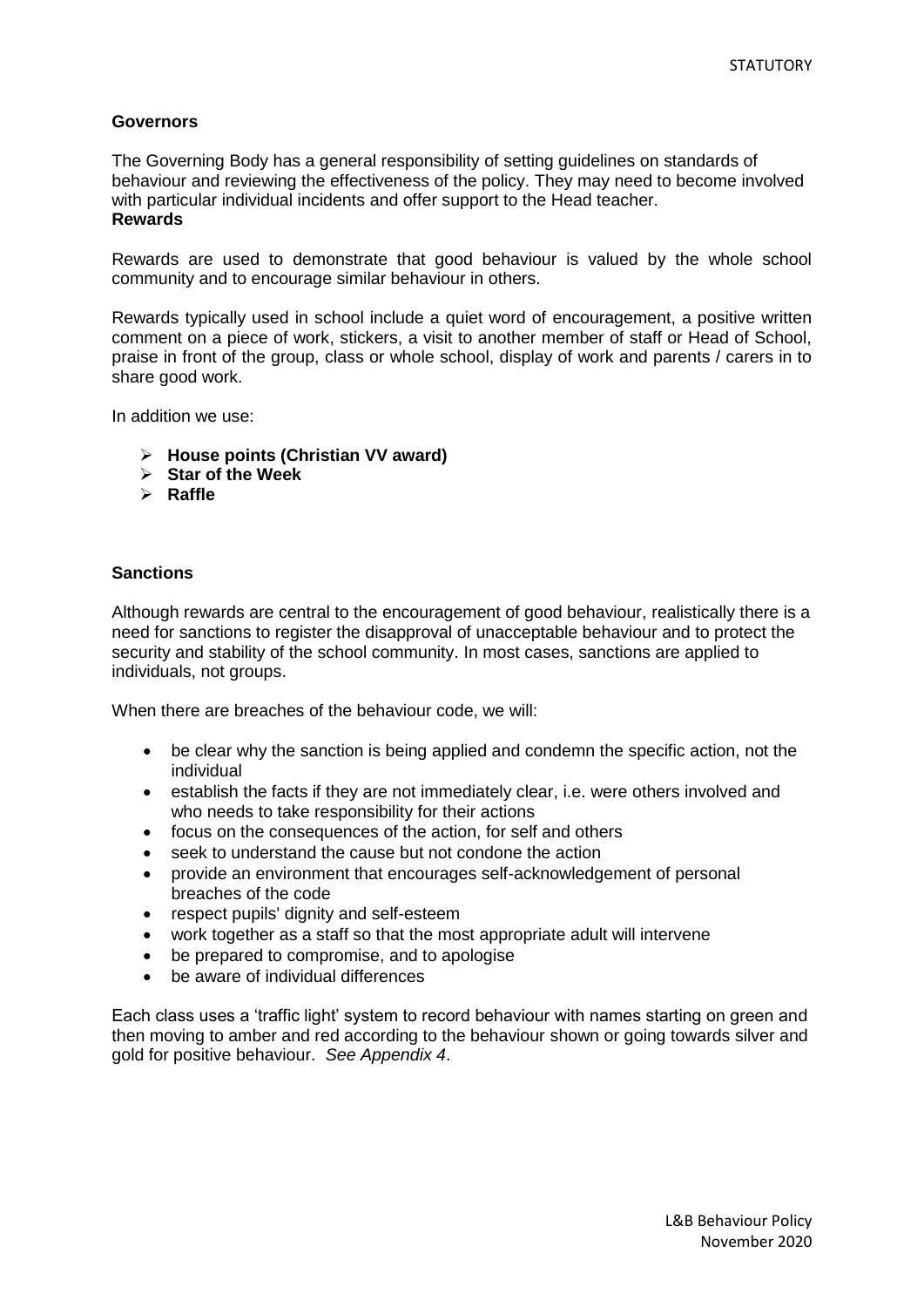Sanctions will take the form of:

|                      | <b>Typical Behaviours</b>                     |    | <b>Sanction</b>                   |
|----------------------|-----------------------------------------------|----|-----------------------------------|
| Low level disruption | Calling out in class                          | 1. | Move to yellow                    |
|                      | Making noises, shouting                       | 2. | First warning given               |
|                      | Not listening to instructions                 |    |                                   |
|                      | Distracting others                            |    |                                   |
|                      | Disrespect to an adult                        | 3. | Amber warning given with          |
|                      | Answering back                                |    | appropriate consequence (time off |
|                      | Name calling                                  |    | play time etc.) Orange Level      |
|                      | Throwing things                               |    |                                   |
|                      | Deliberately damaging someone's property      |    |                                   |
|                      | Behaviour stops others learning               | 4. | Red warning given                 |
|                      | Hurting others                                |    | 5. Go to Head - call to parents   |
|                      | Leaving classroom / school premises           |    |                                   |
|                      | without permission                            |    |                                   |
|                      | Extreme aggression                            | 6. | Internal inclusion                |
|                      | Swearing at an adult                          |    |                                   |
|                      | Verbal bullying (including use of racist      |    |                                   |
|                      | language)                                     |    |                                   |
|                      | Violence towards an adult or child (which     | 7. | Exclusion - parents meeting with  |
|                      | results in injury to child)                   |    | Head at time of decision and when |
|                      | Swearing at an adult - on-going               |    | pupil returns to school           |
|                      | Racist verbal abuse                           |    |                                   |
|                      | Sustained bullying                            |    |                                   |
|                      | Frequent high levels of disruption to lessons |    |                                   |
|                      | Frequent high levels of non-compliance        |    |                                   |
|                      | Frequent high levels of disrespect to all     |    |                                   |
|                      | adults who work in school                     |    |                                   |
|                      | Repeated serious breaches of school           | 8. | Permanent exclusion               |
| High level           | behaviour policy                              |    | Only the head teacher can         |
|                      | If the pupil where to remain in school it     |    | permanently exclude a pupil       |
|                      | would seriously harm the education or         |    |                                   |
|                      | welfare of the pupil or others in the school  |    |                                   |

*Incidents of poor behaviour are also recorded in a class log and on SIMS.*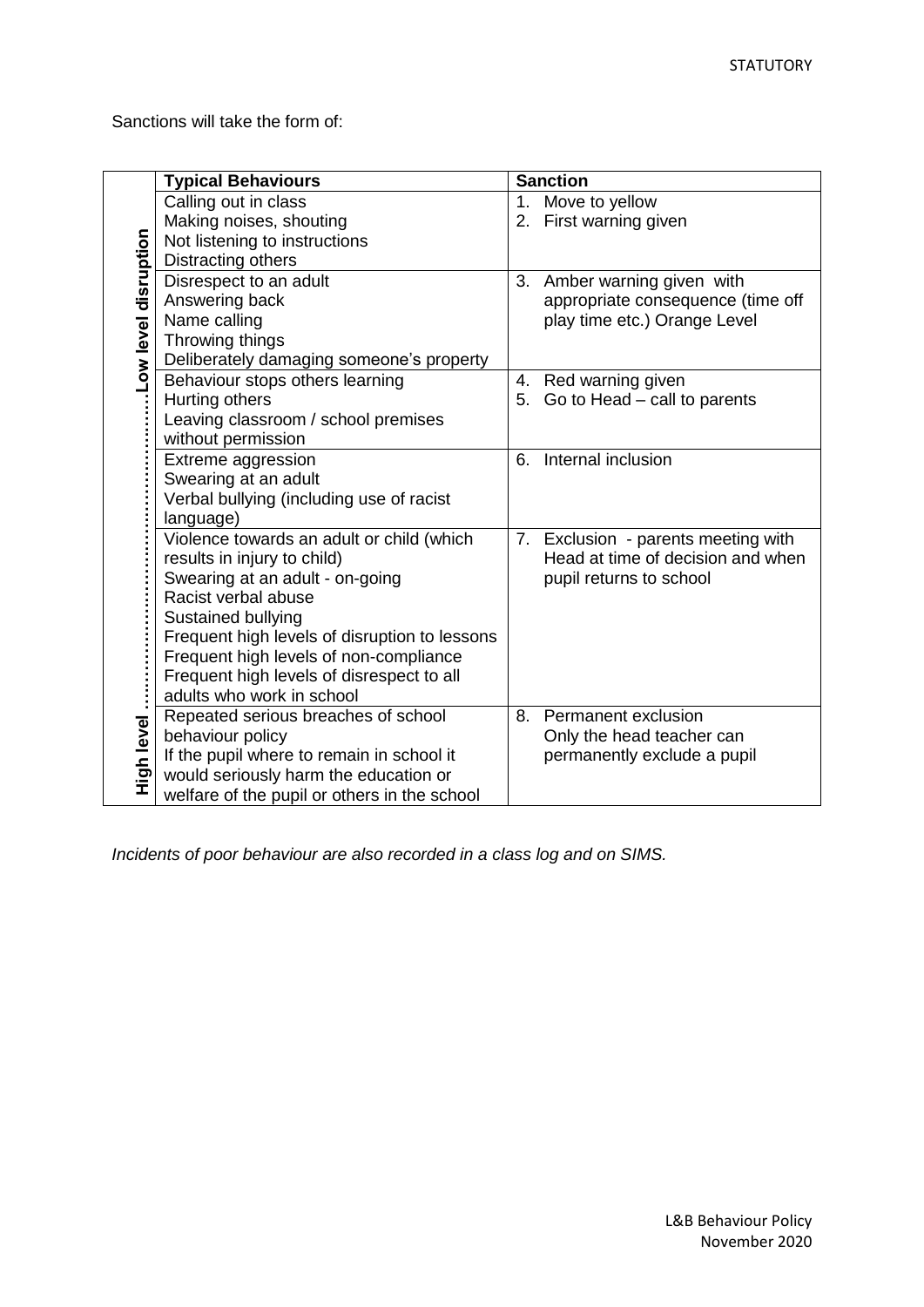## **Bullying**

Bullying of any form will not be tolerated. We believe in tackling incidents of bullying by encouraging an environment where every pupil has a voice and the right to be heard.

We define bullying as the use of aggression with the intention of hurting another person. It is usually conscious and wilful and consists of repeated acts of aggression and / or manipulation.

Bullying is any behaviour which makes a pupil feel threatened, hurt or frightened. The three main types are:

#### **1 Physical:**

Hitting, punching, kicking, taking belongings

#### **Verbal:**

Name calling, threats, insults, racist remarks, disability harassment, sexual orientation harassment

#### **2 Cyber bullying**:

Above behaviours via use of telephone, email, text messaging, social networking sites

#### **3 People Bullying**:

People can be bullied on the grounds of race, gender, disability, sexual orientation, socioeconomic status, language, religion plus any other real or perceived differences.

In addition to the sanctions identified above, specific anti-bullying strategies include:

Use of thinking books / journals

*Selected children in Key Stage 2 have a private journal in which they can write down any issues or concerns they may have. The journals are handed in, usually to the class teacher, who will also reply to the questions or concerns. The reply may be either in writing or verbal and, is confidential between staff and pupil.*

#### **Searching & Confiscation of Items**

School staff can search a pupil for any item if the pupil agrees.

Head teachers and staff authorised by them have a statutory power to search pupils or their possessions, without consent, where they have reasonable grounds for suspecting that the pupil may have a prohibited item. Prohibited items are:

- knives or weapons
- alcohol
- illegal drugs
- stolen items
- tobacco and cigarette papers
- fireworks
- pornographic images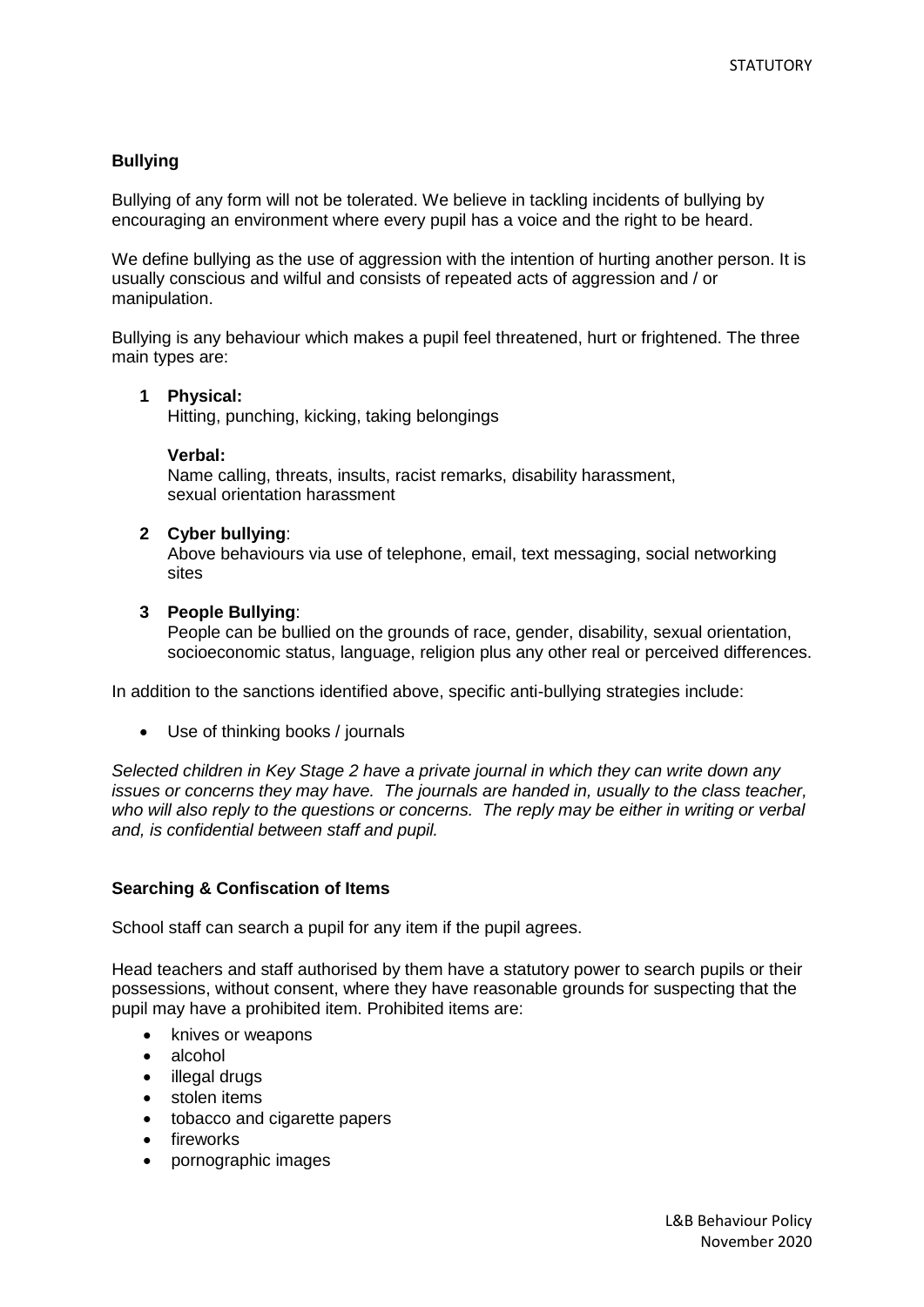- any article that the member of staff reasonably suspects has been, or is likely to be used:
	- o to commit an offence
	- $\circ$  to cause personal injury to, or damage to the property of, any person (including the pupil)

Head teachers and authorised staff can also search for any other item banned by the school rules in the list below;

- mobile phones
- hand held computer games
- toy guns or other toy weapons
- chewing gum, sweets, fizzy drinks

Searching is likely to take the form of asking a pupil to empty their pockets or school bag and refusal to allow this will be dealt with using the sanctions outlined above. Wherever possible another member of staff will be present if a child is searched, preferably an adult of the same sex as the child.

School staff can seize any prohibited item found as a result of a search. They can also seize any item, however found, which they consider harmful or detrimental to school discipline.

Confiscated items, except those specifically prohibited above, will be returned to the pupil's parents at the end of the day.

Cases where a pupil has made malicious accusations against a member of staff will be addressed through meeting with the pupil and parent and if necessary sanctions will be agreed.

#### **Use of 'Reasonable Force'**

'Reasonable force' covers the broad range of actions used by most teachers at some point that involve a degree of physical contact with pupils. This can range from guiding a pupil to safety by the arm through to more extreme circumstances such as breaking up a fight or where a pupil needs to be restrained to prevent violence or injury. School staff will always try to avoid acting in a way that might cause injury but, in extreme cases, it may not always be possible to avoid injuring the pupil.

All members of school staff have a legal power to use reasonable force to control or restrain pupils. It can also apply to people whom the Head teacher has temporarily put in charge of pupils, such as unpaid volunteers or parents accompanying pupils on a school organised visit.

Examples of where reasonable force may be used include;

- To remove disruptive children from the classroom where they have refused to follow an instruction to do so
- To prevent a pupil behaving in a way that disrupts a school event or a school trip or visit
- To prevent a pupil leaving the classroom where allowing the pupil to leave would risk their safety or lead to behaviour that disrupts the behaviour of others
- To prevent a pupil from attacking a member of staff or another pupil, or to stop a fight within school
- To restrain a pupil at risk of harming themselves through physical outbursts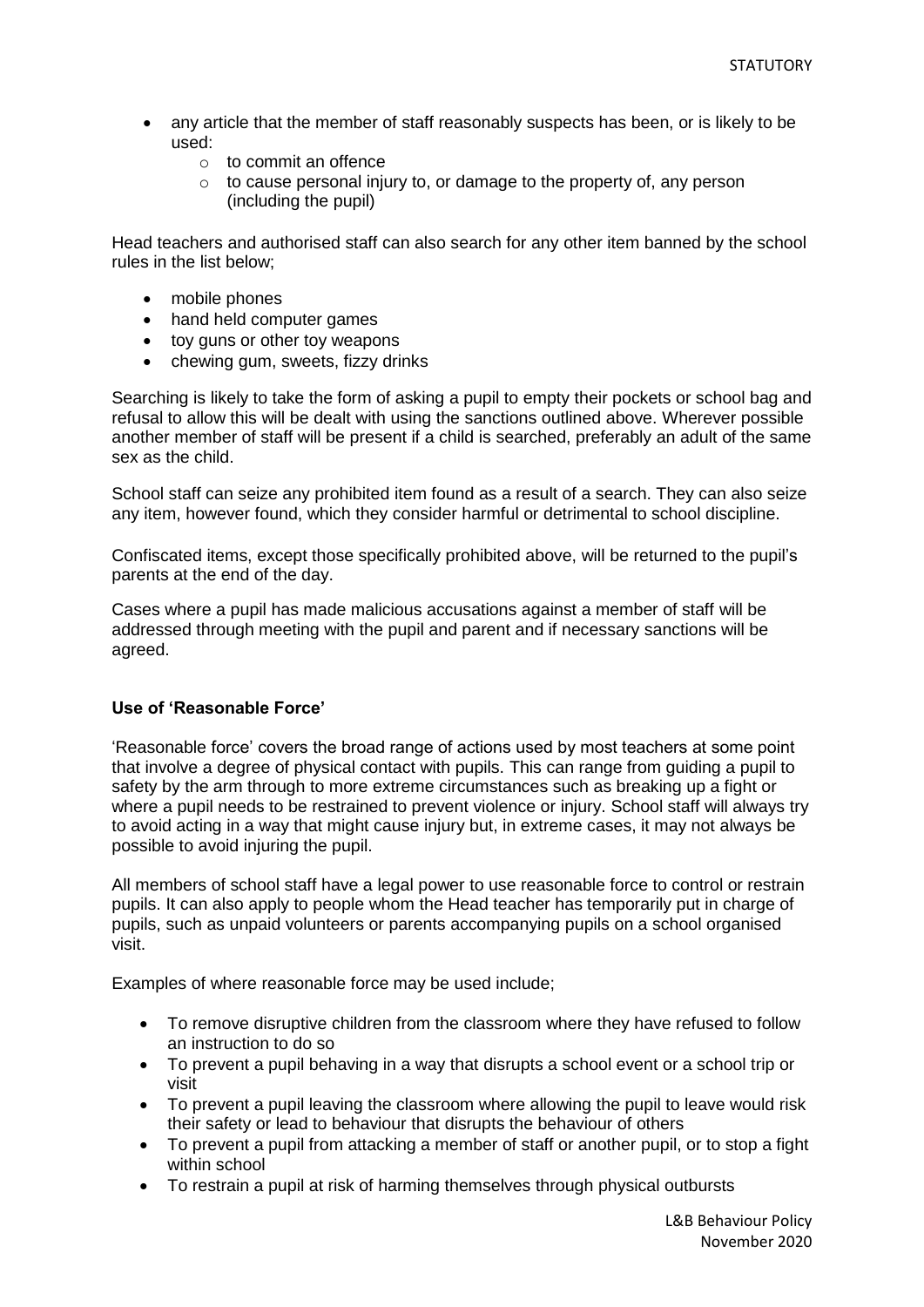In deciding whether to use this intervention staff will use their professional judgement and consider the:

- Pupils behaviour and level of risk presented at the time of the incident
- Degree of force used
- **Effect on the pupil or member of staff**
- The child's age

Staff acknowledge their legal duty to make reasonable adjustments for disabled children and children with special educational needs.

It is unlawful to use reasonable force as a form of punishment.

Any incidents involving reasonable force will be recorded on the Incident Record (*see Appendix 3*) and reported to parents at the earliest possible opportunity. Incident reports are kept in the pupils file and reported, via the Head teachers report, to the Governing Body.

All complaints about the use of force will be appropriately investigated using the school Complaints Procedure. However, it should be noted that the onus is on the person making the complaint to prove that their allegations are true, not for the member of staff to show that they have acted reasonably. Also, suspension is not an automatic response when a member of staff has been accused of excessive force and the governing body will always consider whether the member of staff has acted within the law before deciding to take disciplinary action.

#### **Behaviour Outside of School Grounds or Outside of School Hours**

Students' behaviour outside School on school "business" for example school trips and journeys or away school sports fixtures is subject to the School's Behaviour Policy. Poor behaviour in these circumstances will be dealt with as if it had taken place in School.

Behaviour by the pupils out of school on school business which is either witnessed by a member of staff or reported to the school will be dealt with within the same guidelines. If a member of staff is present he/she will investigate and issue sanctions or if reported to the school the head teacher or senior teacher will talk to the children / adults present and then decide on sanctions to be issued including loss of privileges in terms of representing the school.

Behaviour of the children before 8.40am and after 3.15pm is the responsibility of the parent/s even if they are still on school grounds. The care of the children is handed from parent to school at 8.55am and back again at 3.15pm. The only exception to this is if the child is attending a before school or after school extra-curricular activity. The school will upon request support parents in discussing incidents of poor behaviour that occurred out of school hours but within school grounds.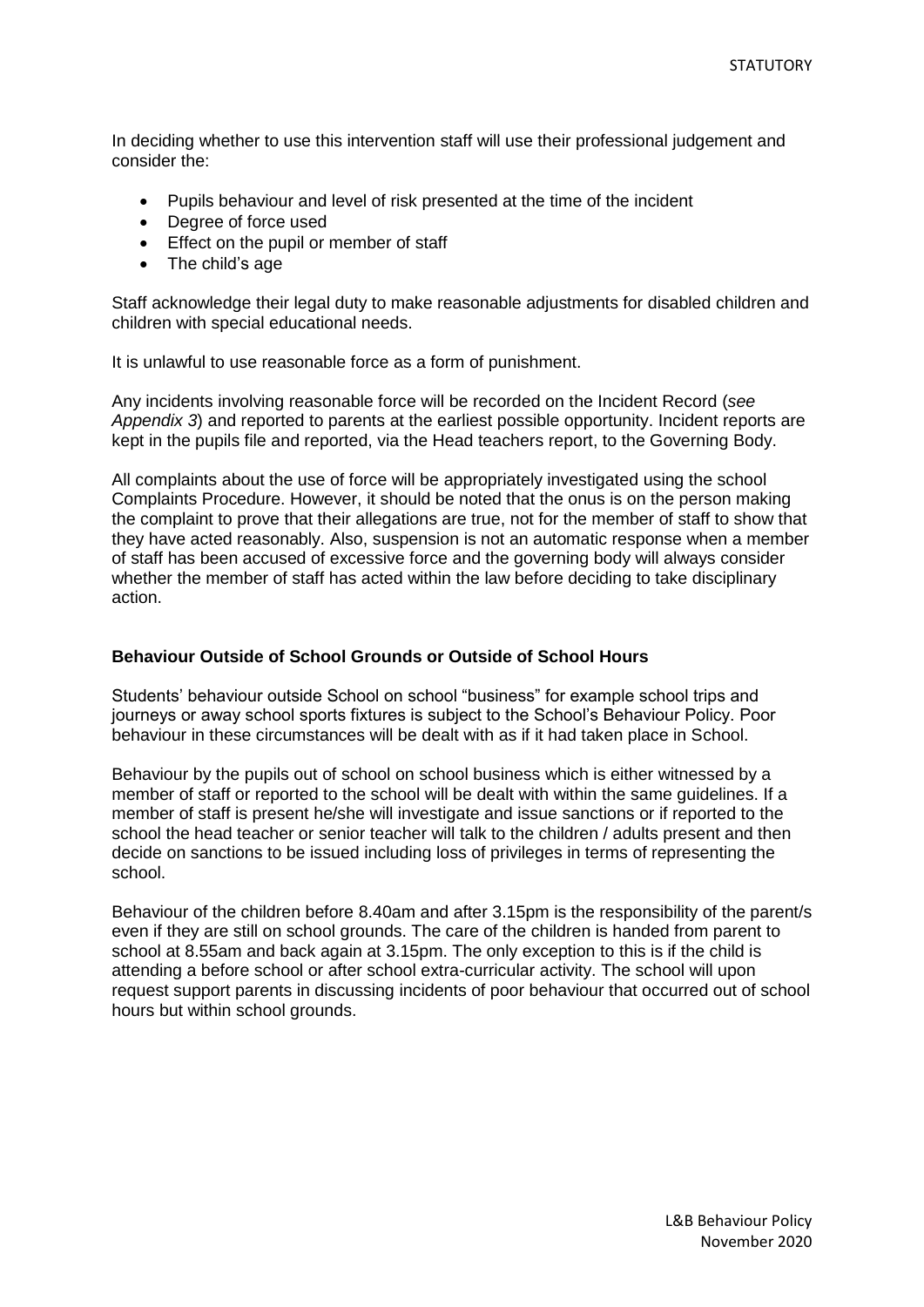## **Appendix 1 – Code of Conduct for Parents, Carers and Visitors**

As well as following the guidance set out in our Home-School Agreement, we expect parents, carers and visitors:

- Respect the ethos of our school
- Understand that both teachers and parents need to work together for the benefit of their children
- Demonstrate that all members of the school community should be treated with respect and therefore set a good example in their own speech and behaviour
- Seek to clarify a child's version of events with the school's view in order to bring about a peaceful solution to any issue
- Correct their own child's behaviour, especially in public, where it could otherwise lead to conflict, aggressive behaviour or unsafe behaviour
- Approach the school to help you resolve any issues of concern
- Avoid using staff as threats to admonish children's behaviour
- Avoid discussing school issues with members of staff outside of school premises

In order to support a peaceful and safe school environment the school cannot and will not tolerate parents, carers and visitors exhibiting the following:

- Disruptive behaviour which interferes or threatens to interfere with the operation of a classroom, an employee's office, office area or any other area of the school grounds including team matches
- Using loud or offensive language, swearing or displaying temper
- Threatening to do actual bodily harm to a member of school staff, visitor, fellow parent/carer or pupil regardless of whether or not the behaviour constitutes a criminal offence
- Damaging or destroving school property
- Abusive or threatening e-mails, text / voicemail / phone messages or other written communication
- Defamation of the school's or staff character on Facebook or other social networking sites
- The use of physical aggression towards another adult or child. This includes physical punishment against your own child on school premises
- Approaching someone else's child in order to discuss or chastise them because of their actions towards their own child. (Such an approach to a child may be seen to be an assault on that child and may have legal consequences)
- Smoking and consumption of alcohol or other drugs
- Cycling on school premises
- Dogs being brought on to school premises

Should any of the above behaviour occur on school premises the school may feel it is necessary to contact the appropriate authorities and, if necessary, even ban the offending adult from entering the school grounds.

We trust that parents and carers will assist our school with the implementation of this policy and we thank you for your continuing support of the school.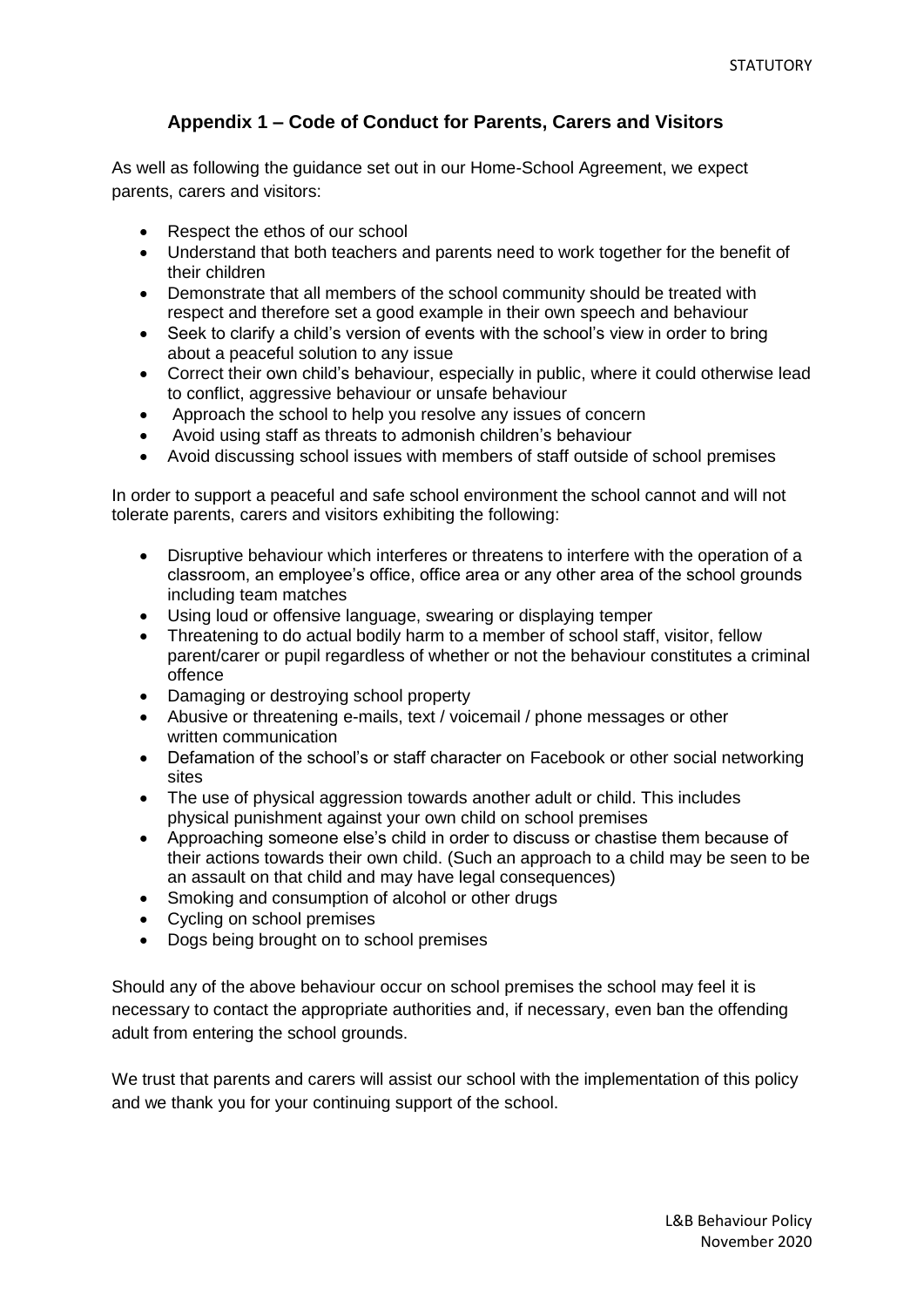## **Appendix 2 – Exclusions**

Leeds and Broomfield CE Primary School seeks to avoid exclusions. These take place only for very serious incidents or when other strategies have been tried and have failed over time.

In most cases exclusion will be the last resort after a range of measures have been tried to improve the pupil's behaviour and after a range of strategies have been put in place to address the inappropriate behaviour which may lead to exclusion.

The Head Teacher and staff will identify pupils whose behaviours place them at risk of exclusion, and seek additional provision to meet their individual needs, which could include working in partnership with other agencies.

Exclusions are used when other strategies and sanctions have not been effective over time, if allowing the pupil to remain in school would seriously harm the education or welfare of the pupil or others in the school or when there has been a single clear and serious breach of discipline.

A serious offence could by itself justify a pupil's exclusion. This may include an aspect of the following:

- Serious actual or threatened violence against another pupil or a member of staff
- Verbal abuse / swearing at an adult
- Racist verbal abuse
- Sustained bullying
- Frequent high level disruption to lessons
- Frequent high levels of disrespect to all adults who work in school
- Indecent behaviour
- Damage to property
- Misuse of illegal drugs
- Misuse of other substances
- Theft
- Sexual abuse or assault
- Supplying an illegal drug
- Carrying an offensive weapon
- Arson

#### **Exclusion procedure**

Most exclusions are of a fixed term nature and are of short duration (usually between one and three days). The DfE regulations allow the Head of Schoo, supported by the Executive Head teacher to exclude a pupil for one or more fixed periods not exceeding 45 school days in any one school year.

The Governors have established arrangements to review promptly all permanent exclusions from the school and all fixed term exclusions that would lead to a pupil being excluded for more than 15 days in a school term or missing a public examination.

The Governors have established arrangements to review fixed term exclusions which would lead to a pupil being excluded for more than five days but not more than 15 days in a school term where a parent has expressed a wish to make representations.

Following exclusion parents are contacted immediately where possible. A letter will be sent by post giving details of the exclusion and the date the exclusion ends. Parents have a right to make representations to the Governing Body and the Local Authority as directed in the letter.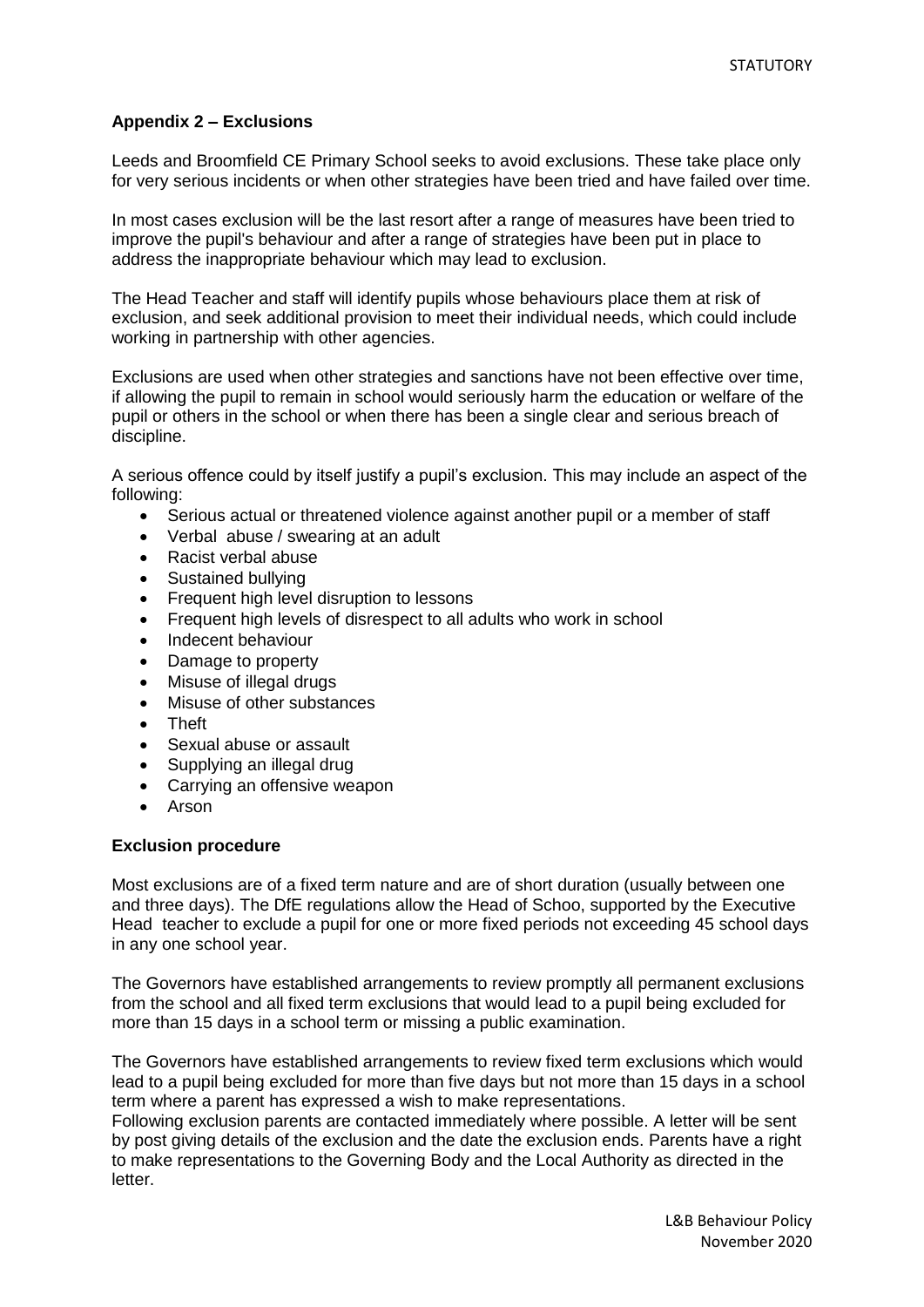A return to school meeting will be held following the expiry of the fixed term exclusion and this will involve the Head teacher and other staff where appropriate. During this meeting a Behaviour Support Plan will be drawn up, which will include a review date.

During the course of a fixed term exclusion where the pupil is to be at home, parents are advised that the pupil is not allowed on the school premises, and that daytime supervision is their responsibility as parents/guardians.

Records relating to exclusions will be stored confidentially.

## **Permanent Exclusion**

The decision to exclude a pupil permanently is a serious one. There are two main types of situation in which permanent exclusion may be considered:

1. The first is a final, formal step in a concerted process for dealing with disciplinary offences following the use of a wide range of other strategies, which have been used without success. It is an acknowledgement that all available strategies have been exhausted and is used as a last resort. This would include persistent and defiant misbehaviour including bullying (which would include racist or homophobic bullying) or repeated possession and/or use of an illegal drug on school premises.

2. The second is where there are exceptional circumstances and it is not appropriate to implement other strategies and where it could be appropriate to permanently exclude a pupil for a first or 'one off' offence. These might include:

Serious actual or threatened violence against another pupil or a member of staff Sexual abuse or assault

Supplying an illegal drug

Carrying an Offensive Weapon (Offensive weapons are defined in the Prevention of Crime Act 1993 as "any article made or adapted for causing injury to the person; or intended by the person having it with him for such use by him".

#### **Arson**

Behaviour which poses a significant risk to the child's own safety.

The school will involve the police for any relevant offences. These instances are not exhaustive but indicate the severity of such offences and the fact that such behaviour seriously affects the discipline and well-being of the school.

General factors the school considers before making a decision to exclude

 Exclusion will not be imposed instantly unless there is an immediate threat to the safety of others in the school or the pupil concerned

Before making an exclusion decision the Head teacher will:

- Ensure appropriate investigations have been carried out
- Consider all the evidence available to support the allegations taking into account the Behaviour Policy and Equality Policies
- Allow the pupil to give her/his version of events
- Explore the wider context, taking into consideration how much the incident may have been provoked (for example by bullying or by racial or sexual harassment)

If the Head teacher is satisfied that on the balance of probabilities the pupil did what he/she is alleged to have done, then exclusion will be the outcome.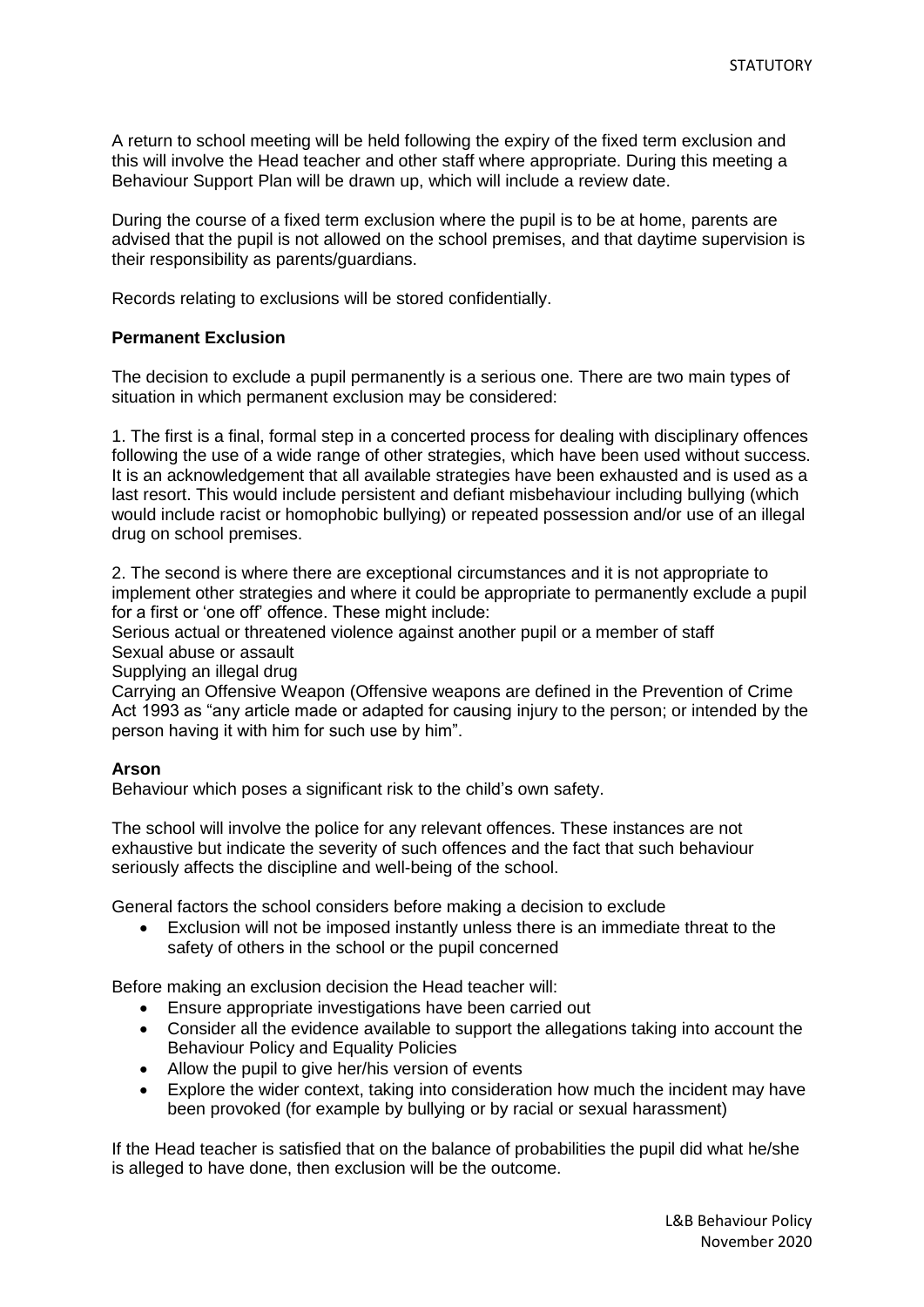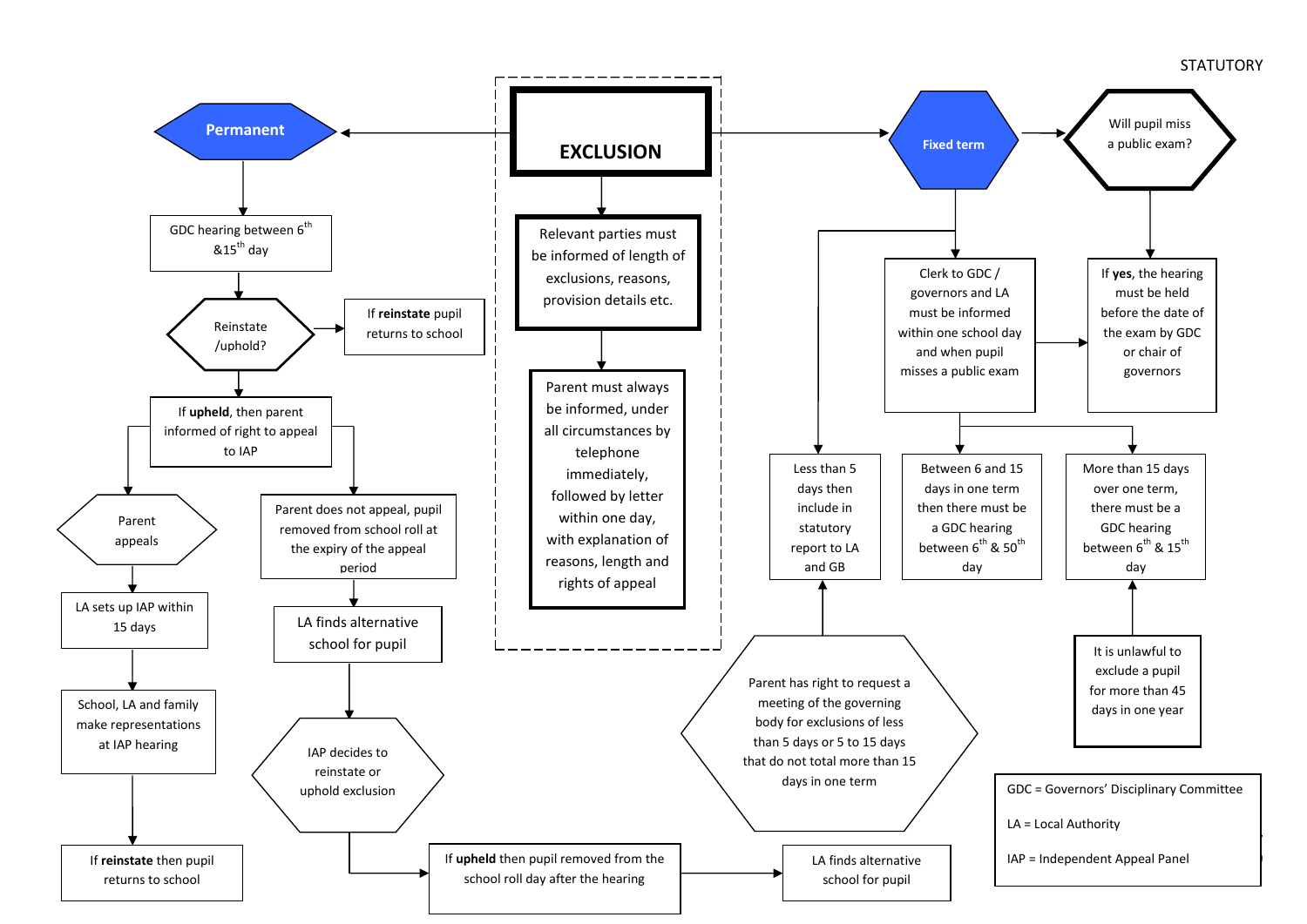## **Appendix 3 – Use of Force to Control or Restrain Pupils: Incident Record**

Details of pupil(s) on whom force was used by a member of staff (name, class)

Date, time & location of incident

Names of staff involved (directly or as a witness)

Details of other pupils involved (directly or as witnesses), including whether any of the pupils involved were vulnerable for SEN, disability, medical or social reasons

Description of incident by the staff involved, including any attempts to de-escalate and warnings given that force may be used

Reason for using force and description of force used

Any injury suffered by staff or pupils and any first aid and / or medical attention required

Reasons for making a record of the incident

Follow up, including post-incident support, and any disciplinary against pupils

Any information about the incident shared with staff not involved in it and external agencies

When and how those with parental responsibility were informed about the incident and any views they have expressed

Has any complaint been lodged (details should not be recorded here)?

Report compiled by: Countersigned by:

Name & Role: Name & Role:

Signature: Signature: Signature:

Date: Date: Date: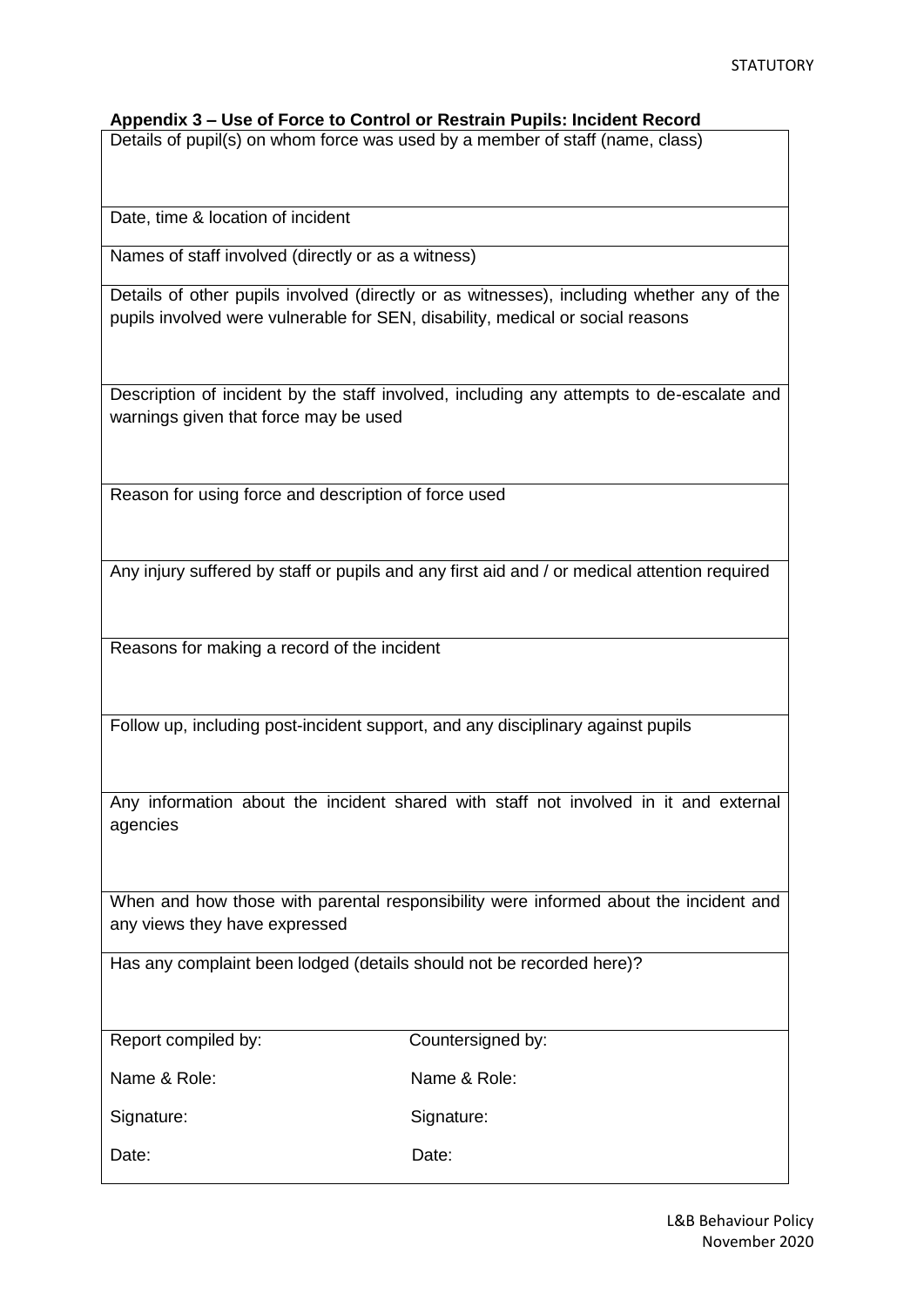

**Appendix 4 – Leeds and Broomfield Behaviour Rocket**

L&B Behaviour Policy November 2020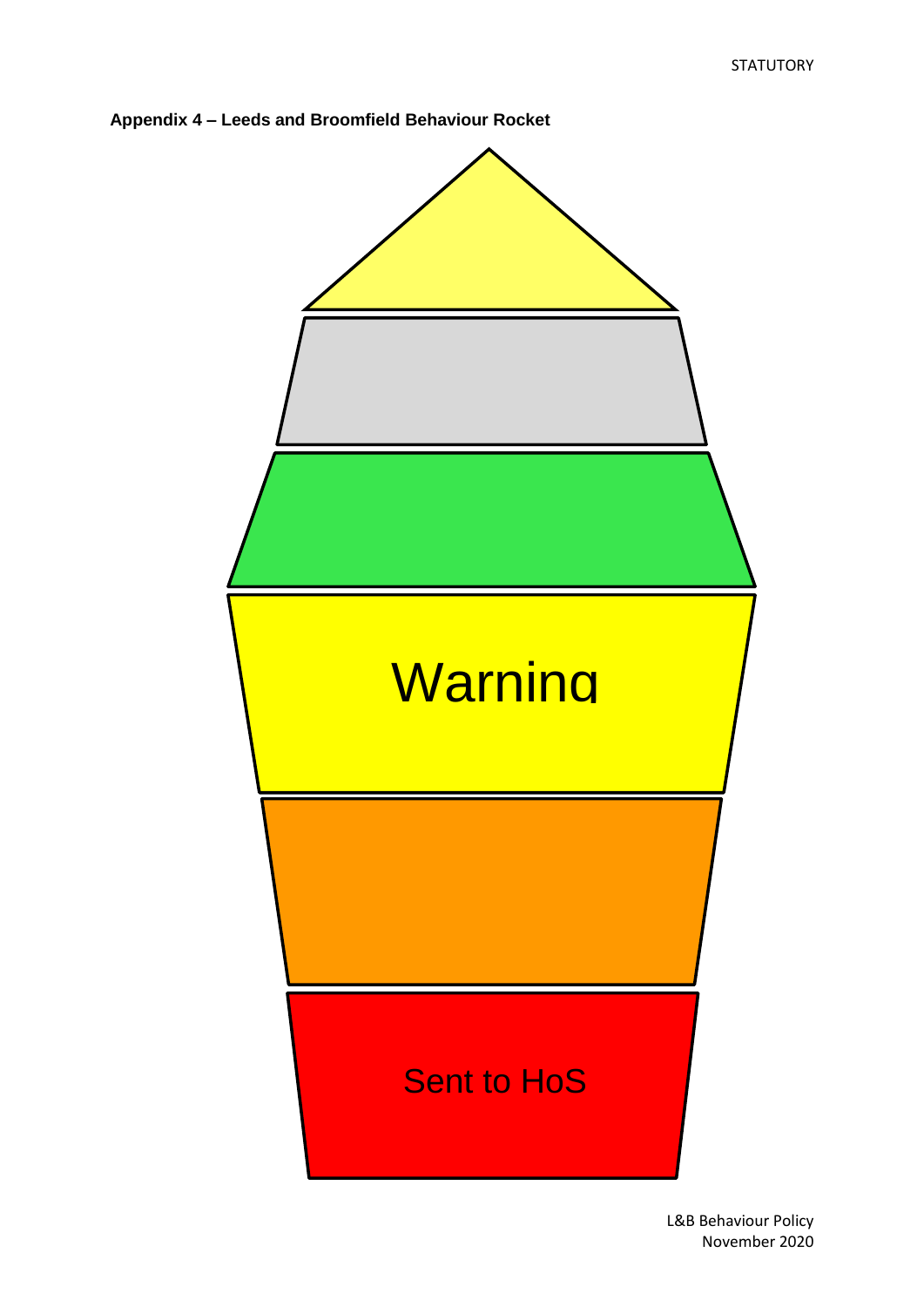## **Cross References**

Written Statement of Behaviour Principles

Home – School Agreement

Allegations against staff

Complaints Procedure

Use of reasonable force - advice for head teachers, staff & governing bodies, *DfE Nonstatutory guidance, Sept 2012*

Exclusion from maintained schools, academies and pupil referral units in England, *DfE Statutory guidance, Feb 2013*

Screening, searching and confiscation, *DfE Statutory Guidance , Nov 2012*

Behaviour and discipline in schools – guidance for head teachers and staff, *DfE Departmental Advice, Apr 2012* 

Ensuring good behaviour in schools, *DfE Departmental Advice, Sept 2012*

Behaviour and discipline in schools – guidance for governing bodies, *DfE Statutory Guidance, Sept 2012*